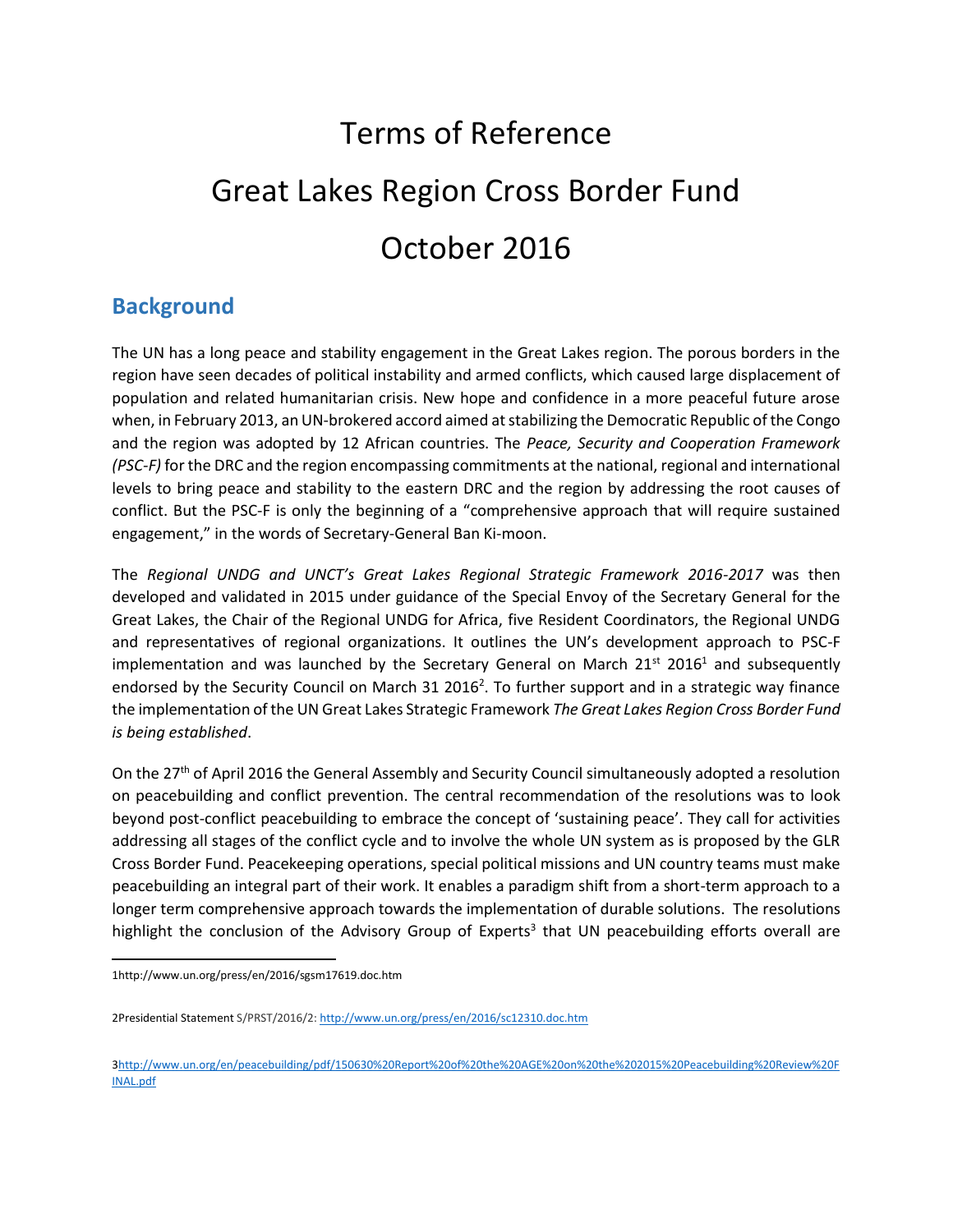underfunded and under prioritized, and that funding for prevention and peacebuilding needs to be more sustained, adequate and predictable.

#### **GLR Context**

The violence in the GLR is rooted in a long history of exploitative governance and competition for land and extraction of minerals. Economic competition between populations and local administrations within individual countries as well as competition among the countries has contributed to fueling cycles of violence and criminalization of community based self-defense armed groups. Taking advantage of the region's structural instability some of these Non State Armed Groups gradually expanded across the region. Taking advantage of the weak state security institutions in DRC, they have established strongholds from where they are trying to destabilize the governments of their countries of origin. The combination of low employment opportunities with weak civil administration and absence of harmonized taxation contributes to the attractiveness of alternative sources of income through criminal activities. The absence of judicial cooperation between the key countries has also fueled impunity.

Conflicts in the region feed off and reinforce each other – armed groups connected and gradually professionalized and specialized in the region. From self-defense, armed groups have gradually shifted to illegal trade. Conflict trends and patterns demonstrate the centrality of border areas as the main theaters where risk manifest and proliferate. But opportunities for peacebuilding also exist in these border areas. The conflicts are lodged along the eastern DRC border and it is vital to address the issues linked to this border. The peace process in the GLR has been slow and the concerns regarding increasing violence are many. Durable peace and security requires a comprehensive approach addressing the drivers of the conflicts. For example, youth in DRC are gradually rising, demanding more accountability from corrupted officials and standing up against forced recruitment into armed groups. Linking such local security initiatives to development activities to achieve sustained peace has better potential to change the dynamics.

#### **Challenges and opportunities**

The Great Lakes Regional Strategic Framework builds on a regional conflict analysis. Together with a regional socio-economic situation analysis, several conflict drivers present in the different regional hot spots of conflict were identified:

- Competition for land and economic competition between local ethnic groups;
- Low level of employment;

 $\overline{a}$ 

- Poor access to effective and quality social services;
- Armed groups, businessmen and politicians use ethnic grievances and economic competition to increase their control over illicit export of natural resources as well as roads and other physical networks;
- Limited capacity of rule of law fostering the conditions for impunity;
- Culture of violence spread throughout the region, which remains unchallenged;
- Weak delivery capacity of local administrations and poor governance;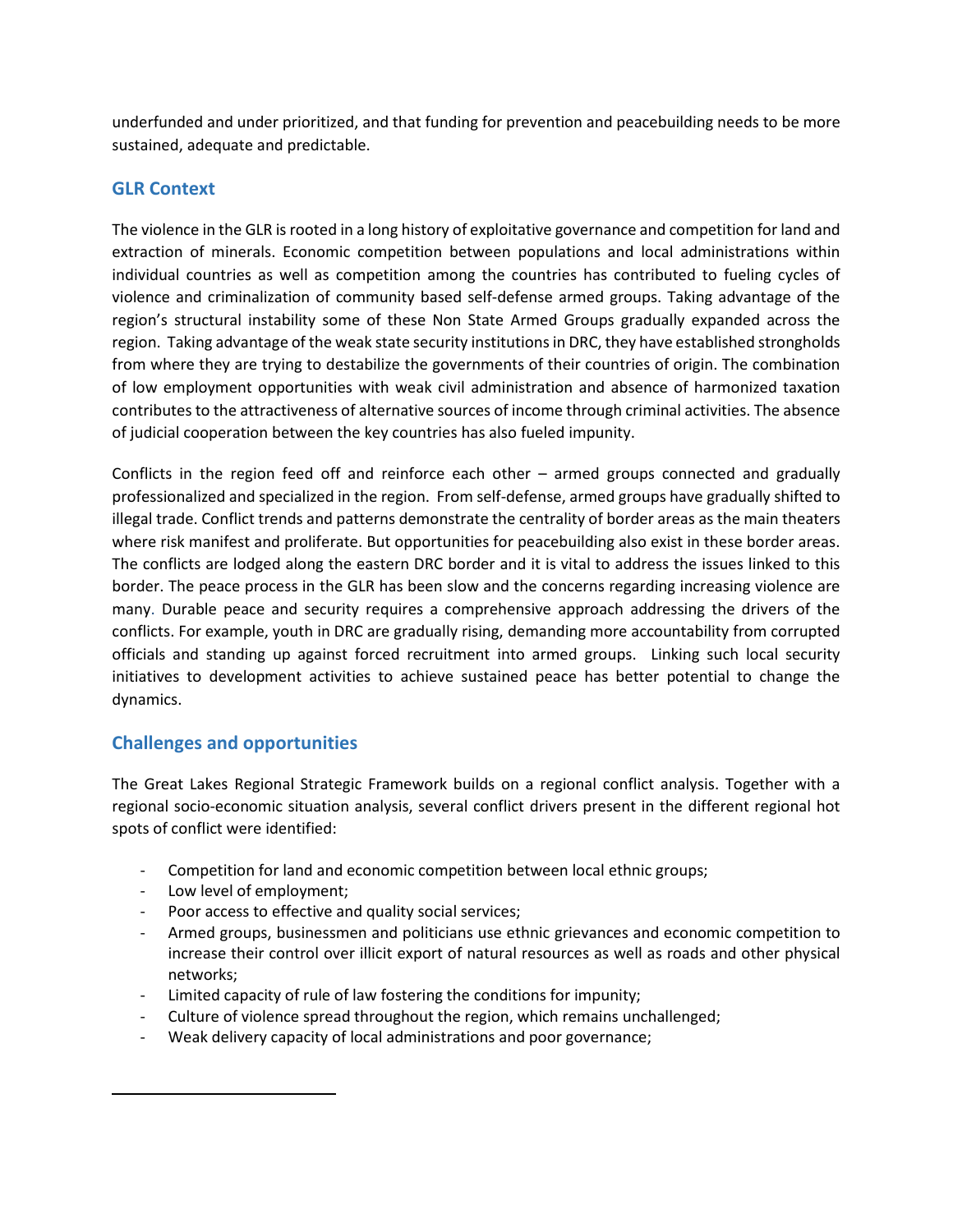Multiple cycles of displacement in the DRC and the GL make households poorer.

Furthermore, shared cross-border opportunities/potential to tackle the conflict drivers were identified:

- There is a strong tie between some ethnic groups on each side of the borders in every hot spot. This poses an opportunity to build confidence between citizens and civil society in the GLR;
- The civil society is also deeply involved in the prevention of conflicts and there is a common base of response by the population in all the hot spots;
- Border communities are also best placed to spot and report illicit trade;
- Also, there are local initiatives to build effective governance and accountability;
- The role of women including those who have been displaced has been instrumental to promote peace.

These initiatives must be supported and scaled up to reach a critical mass that will help foster the changes required in the region.

## **Great Lakes Regional Strategic Framework**

To tackle the causes of conflict and address destabilizing factors in eastern DRC the UN has adopted a regional, cross border, multi-agency approach along the most conflict affected DRC border: the eastern border with Uganda, Rwanda, Burundi and Tanzania. Efforts to achieve peaceful development in the region are often made in individual countries and UNCTs traditionally act at national level, even though the underlying causes of conflicts are not contained within country borders. On the contrary, the border areas feed the drivers of conflict. But border areas are at the same time strategic locations which can be tapped to build confidence, create trust, and establish momentum for peaceful resolution of conflicts.

The Great Lakes Regional Strategic Framework's Results and Resources Framework (see annex 1) identifies six pillars or "building blocks" which all need to contribute to the long-term goal of peace and security in the region. The Results Framework also identifies the key outcomes for the Framework:

- **Sustainable land and natural resource management** Outcomes: 1. Sustainable use of natural resources will enrich the state, and will lead to tangible improved community livelihood (income); 2. People enjoy "land ownership" and property rights

for all through inclusive and peaceful land management, especially for those previously and presently displaced by conflicts.

- **Economic integration, cross-border trade and food and nutrition security** Outcomes: 1. Increased trade among border communities 2. Improved food and nutrition security in border communities
- **A comprehensive approach to border management and cross-border mobility**  Outcome: Strengthen regional stability by taking a regional approach to understanding the cause of displacement
- **Youth and adolescents** Outcome: To trigger investment in the youth and adolescents as key to harnessing the demographic and peace dividend in the five core GLR Countries
- Gender and SGBV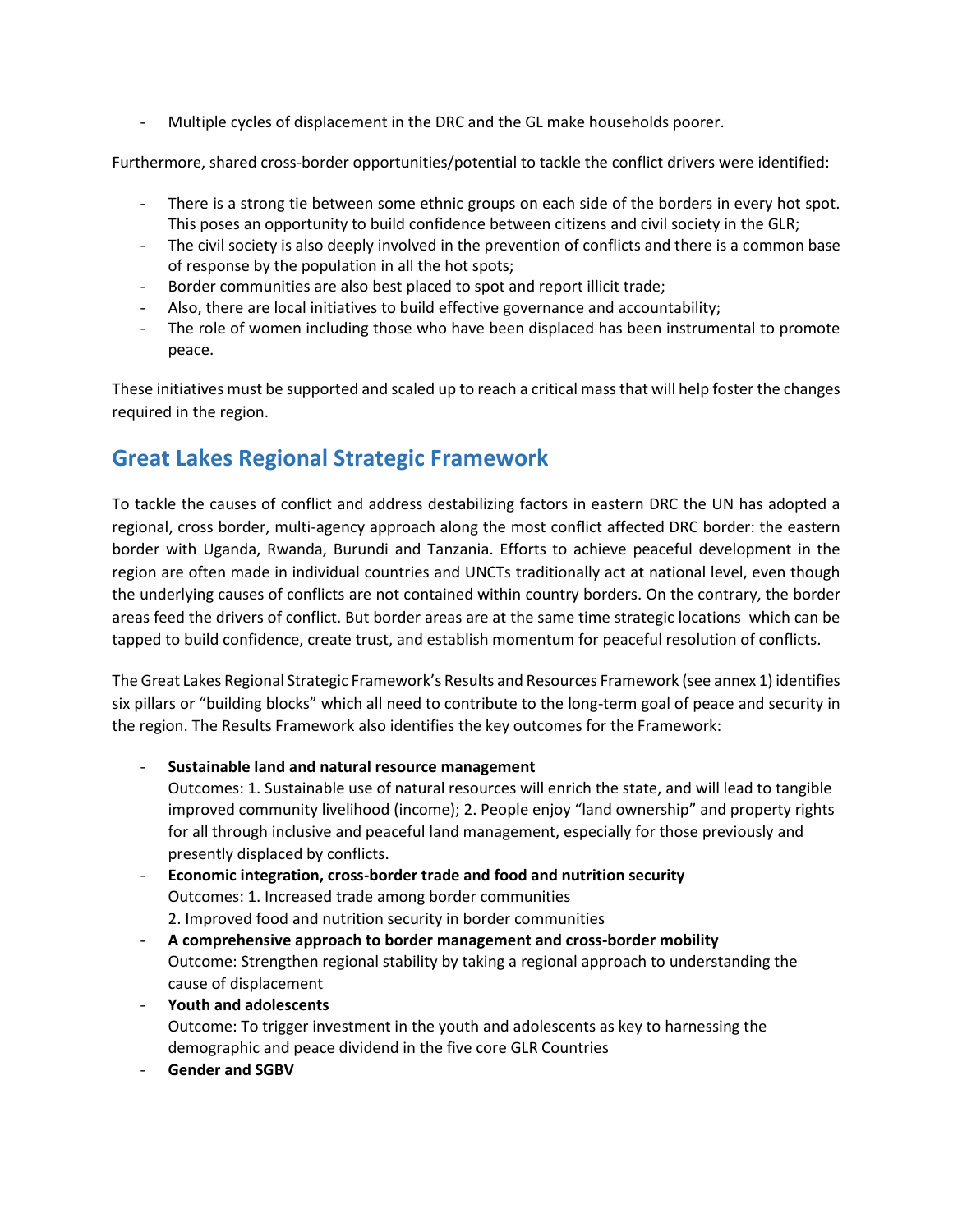Outcome: A peaceful and stable region free from Sexual and Gender Based Violence (SGBV) in which women and girls are empowered to participate in peace building, economic growth and enjoy equitable access to benefits of sustainable development

- **Justice and conflict prevention** Outcome: An increased focus on accountability and strengthened infrastructures for peace and human rights across the region

Projects funded through the GLR Cross Border fund have to fall under one of the six pillar outcomes and focus on one of the three cross border types of interventions identified in the Framework. Interventions should also abide by the guiding principles identified in the Framework.

# **Functions of the fund**

#### **Facilitate coherence and strengthen cross-border work**

The UN system structure is not facilitating coherence and consolidation among the UN agencies when it comes to cross border activities and a cross border fund including multiple UNCTs in both planning, implementing and evaluation stages requires extensive coordination. The GLR Cross border fund will use Pillar Leads to organize and steer all parts of its work under the leadership of the co-chairs of the Steering Committee- the Special Envoy of the Secretary General for the Great Lakes and the Chair of the Regional UNDG for Africa. The Pillar lead is delegated to act on behalf of the five UNCTs and R-UNDG as a coordination function for the UN System. Each of the six pillars identified in the GLR UNCT Regional Strategic Framework is led by one or two designated senior agency representatives from a Regional Bureau/Office responsible for preparation of joint approaches for results as well as monitoring and reporting. The Pillar leads will e.g. develop two-year joint work plans together with the concerned agencies in the different Pillars. For details regarding the Pillar Leads function see annex 2.

There is a critical gap in the development responses in the region, and that is to tackle the cross-border aspect of peace and security to achieve a sustained peace. The cross border issues may, unaddressed, not only prolong and destabilize the situation but also undermine other initiatives and investments in the region. The GLR Cross Border Fund is designed not to duplicate national instruments but to facilitate the coherence of national interventions and fill gaps in cross border work.

## **Financing landscape**

The Great Lake Region hosts a diverse landscape of peace and development actors. A multitude of stakeholders, initiatives and investments are currently financially and programmatically addressing the complex and volatile situation; UN agency specific activities (projects and programmes); the MONUSCO peacekeeping mission in DRC; the GLR political mission as well as single agency and multi-agency pooled funds, domestic investments, bilateral contributions and loans.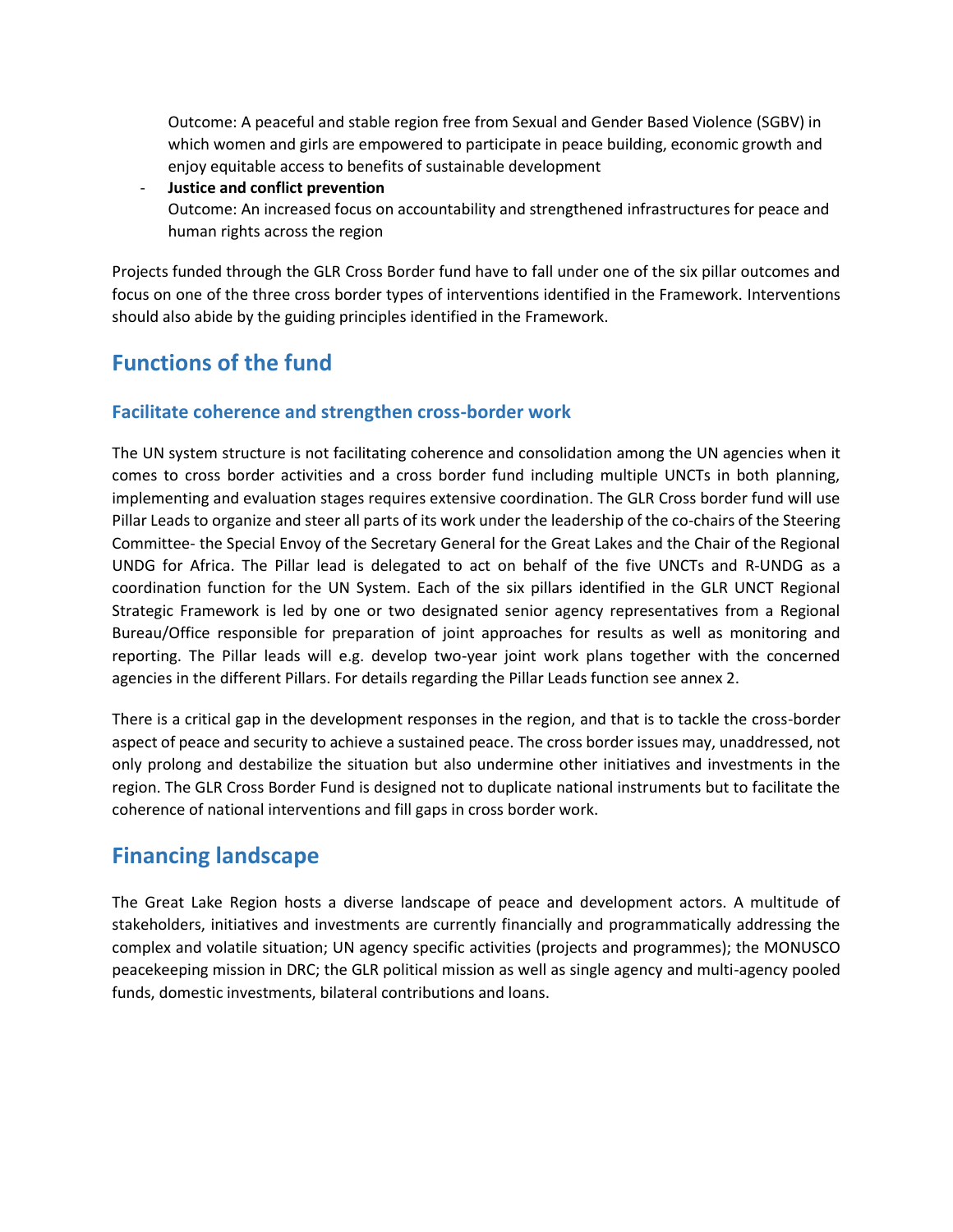

*Figure 1. The GLR Cross Border Fund's position among some of*

*the other instruments and actors in the region*

The GLR Strategic Framework and the GLR Cross Border Fund have complementary roles to the nationally focused frameworks and funds such as the DRC Stabilization Coherence Fund (focusing on the Eastern DRC) and Peacebuilding Fund (global fund) in that it specifically focuses on cross border activities and involves multiple UNCTs.

To avoid overlap with other initiatives the fund will only finance three types of projects:

- Cross border programmes that involve interaction between two or more UN country teams;
- If implemented by only one UNCT: Activities that have regional effects and ensure cross border experience sharing;
- Sub-regional initiatives that require regional organization.

The R-UNDG and UNCTS' Great Lakes Regional Strategic Framework Implementation Plan 2016-17 estimates a financing need of close to 94.5 million USD, of which 2 million USD are already available in, for example, agency-specific resources mobilized for the strategy. The financing gap is therefore estimated to be approximately 92 M USD which should be channeled through the fund to have a coherence, cross-cutting and coordination function.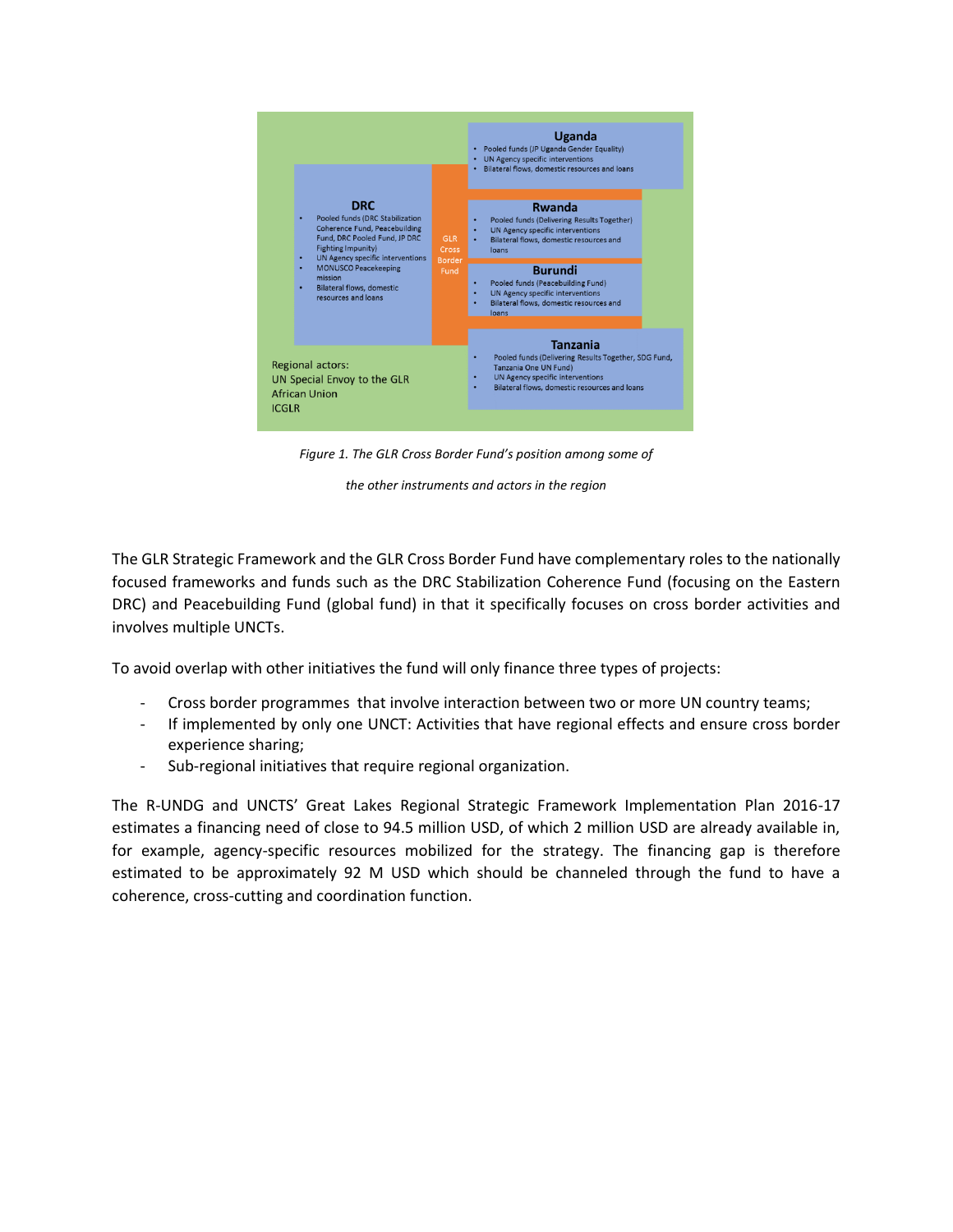## **Governance arrangements**



*Figure 2: Proposed Governance Architecture of the Great Lakes Region Cross Border Fund* 

### **Fund Operations Steering Committee**

The Fund operates under a common governance structure headed by the Steering Committee. The Steering Committee will be comprised of representatives from the UN System and contributors. The main role of the Steering committee is to provide a partnership platform and mobilize national and international actors and resources against the Joint Work plan. The Steering Committee is the fund's executive body, sets the Fund's strategic direction, makes resource allocation decisions, and monitor progress towards achieving results. The Steering committee will adopt a multi-year Investment Plan based on the Fund's theory of change, which will detail the Fund priorities, expected results and financial needs. This process ensures that the Steering Committee manages the Fund in a dynamic manner, builds synergies with other funds and joint programmes, and reviews its underlying theory of change and expected results based on experience, lessons learned and changing contexts.

The Steering committee will:

- Provide general oversight and exercising overall accountability of the Fund;
- Approve the strategic direction of the Fund, its overall results framework and the Investment Plan;
- Monitor and Review the status and implementation of the Fund within the GLR Strategic Framework, oversee progress against the results framework;
- Approve Fund risk management strategy and review risk monitoring regularly;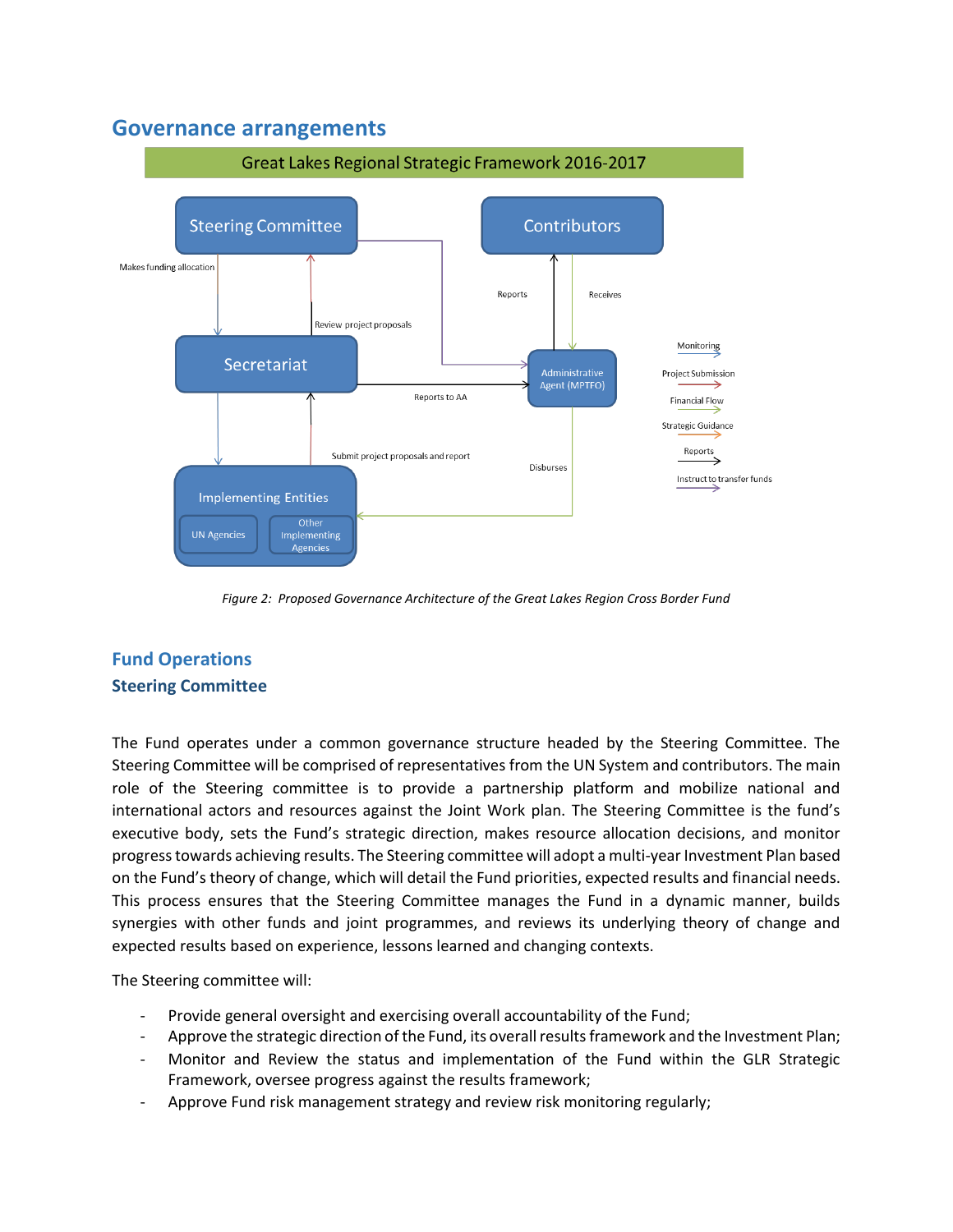- Approve allocations based on the Fund's investment Plan, expected results and allocation criteria;
- Request fund transfers to the Administrative Agent based on approved project documents and available cash balance in the fund account;
- Review and approve the periodic progress reports consolidated by the Administrative Agent and the Secretariat based on the progress reports submitted by the Implementing Entities.

The Steering Committee meets every quarter during the first year and then biannually and makes funding decisions by consensus. Members of the Steering Committee will step out for funding decisions related to proposal submissions from their organisation to avoid any conflict of interest. At least five Steering Committee members, one each from the different categores deterimined below are needed to constitute the quorum. When possible, meetings will be planned in connection to other regional meetings to facilitate achieving the necessary quorum.

The Steering Committee comprises members from the following categories (supported by their respective offices as appropriate):

- The UN Special Envoy to the GLR and the Chair of the Regional UNDG for Africa chair the Steering Committee;
- The R-UNDG co-champions of the Great Lakes Regional Strategic Framework;
- Maximum three representatives of the largest contributors to the Fund on a rotational basis. Where possible donor representatives from Capitals are encouraged to participate and minimum expected contribution is \$5million;
- The Resident Coordinator for the Democratic Republic of the Congo and on a rotating basis one of the resident Coordinators from one of the four other countries of the Strategic Framework;
- Two regional directors on a rotational basis who act as focal point within the R-UNDG for the five countries of the Strategic Framework.

Ex officio members without voting rights:

- *One MPTF Office representative*
- *One representative from the ICGLR*

#### **The Secretariat**

The Steering Committee is supported by a Secretariat. It is the day-to-day interface of the Fund and is tasked with inter alia:

- Advise the Steering Committee on strategic priorities, programmatic and financial allocations
- Provide logistical and operational support to the Steering Committee;
- Implement the Joint Work plan
- Organize calls for proposals and appraisal processes;
- Ensure the monitoring and evaluation of the operational risks and Fund performance;
- Ensure a process of knowledge management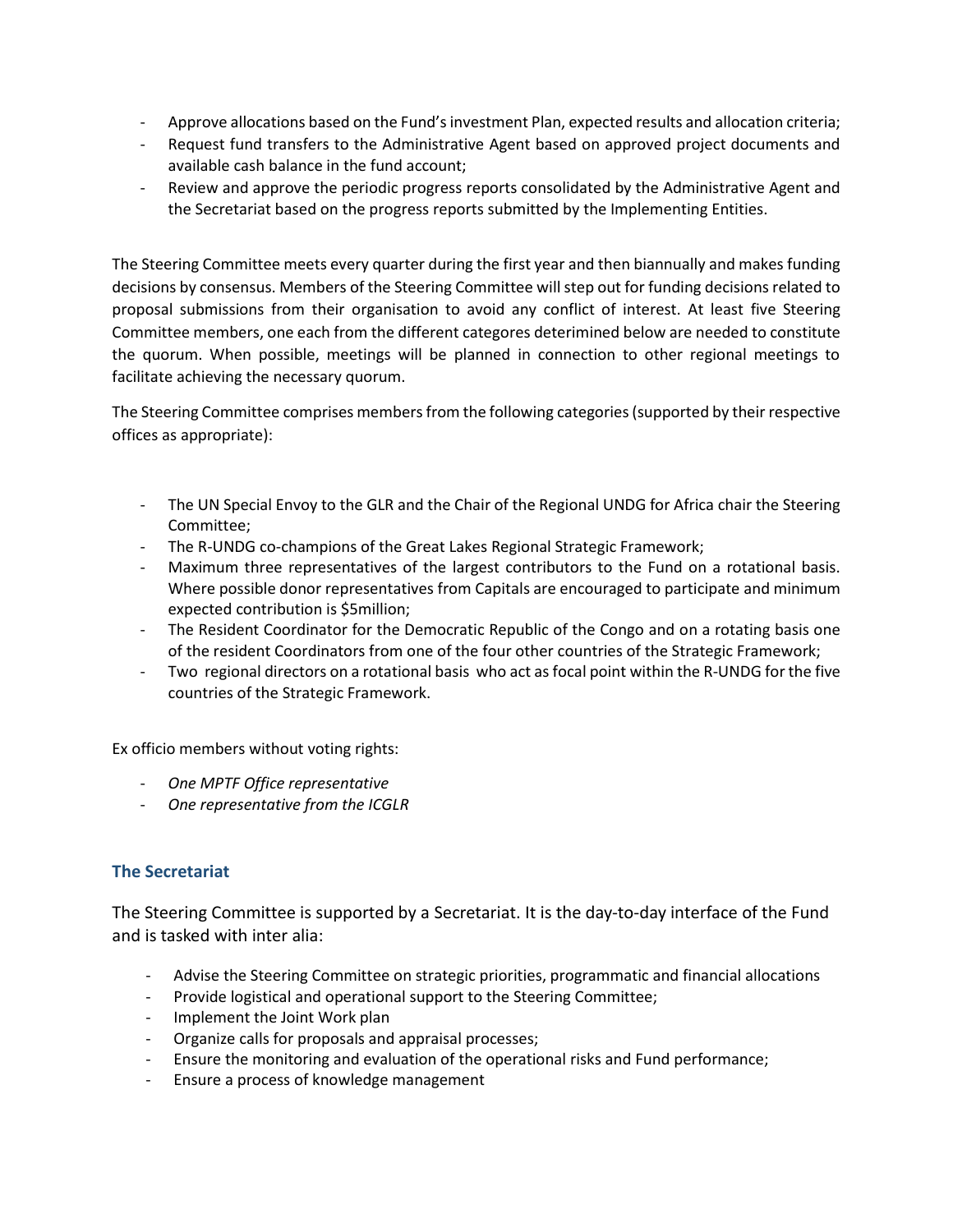- Consolidate annual and final narrative reports provided by the Participating UN Organizations and share with the Steering Committee for review as well as with Administrative Agent for preparation of consolidated narrative and financial reports.

The Secretariat will develop the Fund's rules and procedures (Fund Operation Manual), detailing, among other things, the Fund's institutional and financial arrangements, the roles and responsibilities of the different parties involved in the Fund, the project approval procedures, the provisions for project monitoring, reporting and verification. The Operations Manual will be approved by the Steering Committee.

The Secretariat will be constituted by the GLR Framework R-UNDG Programme Coordination Specialist who reports to the Co-Champions of the GL Strategic Framework and will work in close collaboration with the Pillar Leads and the Office of the Special Envoy of the Secretary General for the Great Lakes.

#### **Fund Administration**

#### **Administrative Agent**

The Fund is administered by UNDP, through its MPTF Office. The MPTF Office carries out fiduciary and financial management functions and will open a separate ledger account for the Fund. The AA will work in close collaboration with the Secretariat.

The Administrative Agent will conclude a Memorandum of Understanding (MOU) with the Participating UN Organizations and Standard Administrative Arrangements (SAAs) with contributing partners. The AA is responsible for receipt, administration, and disbursement of funds to the participating organizations according to the instructions of the Steering Committee as well as financial reporting and consolidation. The Administrative Agent will release each payment within three to five working days of receipt of the instruction from the Secretariat together with all required and approved documents that are required. The Administrative Agent will disburse funds to the Secretariat for direct costs based on the decision of the Steering Committee. On an annual basis, the Administrative Agent will notify the Steering Committee of the amounts used for such purposes. The detailed functions will be specified in the Fund Operation Manual.

The MPTFO acts as a single interface towards donors and provide tools, such as the Gateway <http://mptf.undp.org/> to ensure efficient and transparent results tracking and reporting. The Fund administrative agent fee is established at 1% of the contributions received.

#### **Fund Implementation**

The Participating UN Agencies (PUNOs) are the different implementing UN entities who sign the TOR. The GLR Cross Border Fund's flexible implementation architecture would enable the different implementing entities to operate under a common strategic governance structure yet in accordance with their distinct policies and procedures. The Participating UN Organizations will provide direct implementing services in accordance with their own financial regulations, rules and policies and charge the corresponding indirect costs (7%). Each PUNO will report on implementation and financial performance to the Steering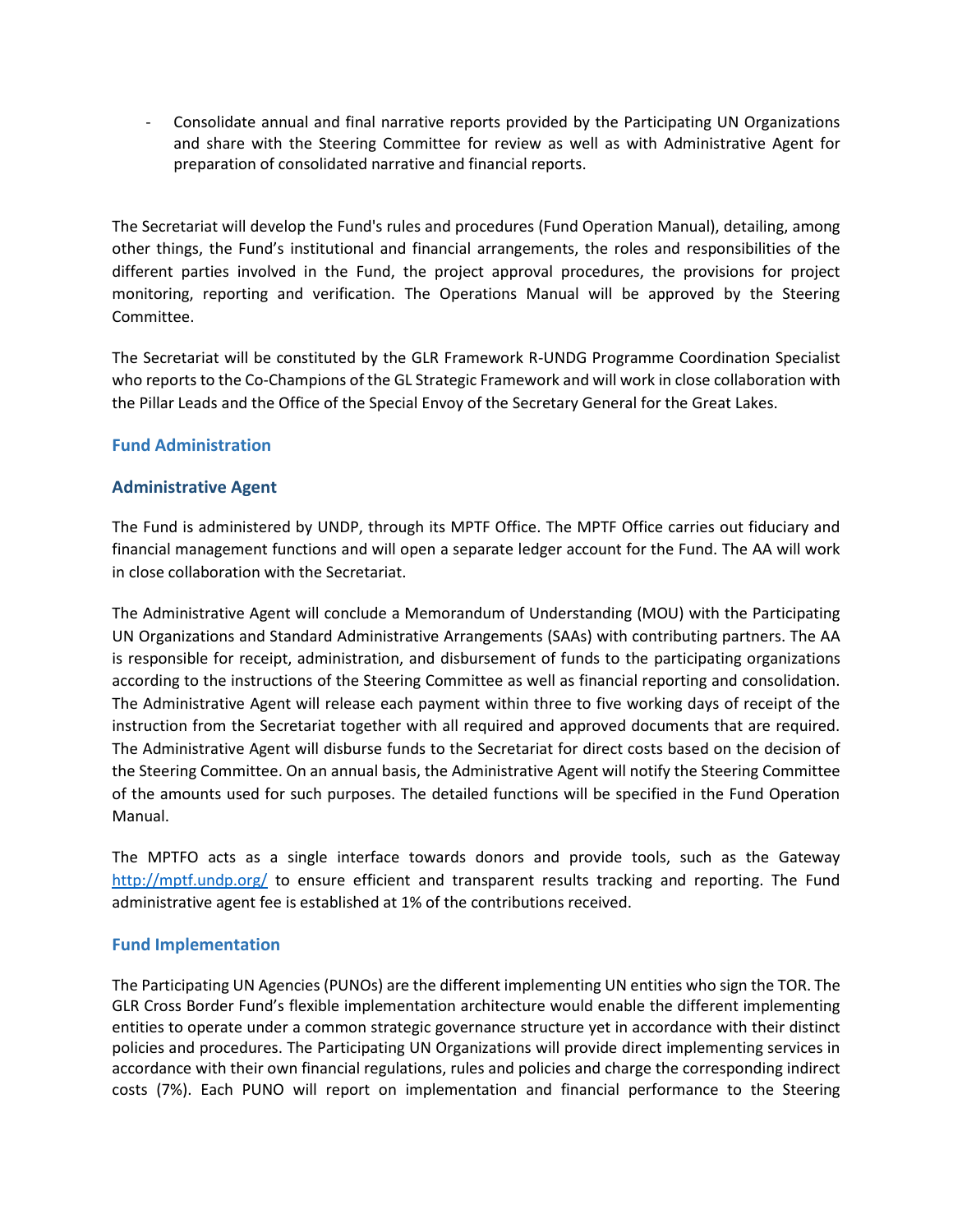Committee through the Secretariat and to the AA, as indicated in the MOU. Each PUNO assumes full programmatic and financial accountability for the funds disbursed to it by the AA.

#### **Contributors**

Contributors are financial partners/donors that contribute resources to the Fund. These are governments (i.e. development partners), state and private sector entities, including multilateral, INGOs and NGOs, and individuals. They will be represented in the Steering Committee on a rotational basis and participate in providing strategic guidance to the Fund, and promoting partnerships and overall monitoring of the Fund's portfolio.

While unearmarked contributions are preferred, contributors may earmark their contributions to one or more of the Fund pillars.

#### **Project Proposal Approval Process**

Efforts would be made to simplify submission procedures and requirements to make the mechanism fast, efficient and easy to access. The Steering Committee will identify funding priorities at the sectorial and geographical level taking into consideration the orientations defined in the GLR Regional Framework. These will correspond to the programmatic orientations provided in the Investment Plan and its Result Matrix. Allocations to projects will then be made on the basis of the identified priorities, and contingent on the availability of funds.

- 1. Callsfor proposals: The Secretariat, based on Steering Committee's decisions, will request PUNOs to submit project proposals. The calls for proposal can be for all or specific outcomes or geographical areas defined in the Investment Plan.
- 2. Development of projects: Under the supervision of the designated senior agency representatives from a Regional Beureau/Office the Pillar Leads will coordinate with each individual agency. The minimum requirement for project proposals should be: the key expected results and indicators, activities, indicative budget, a risk analysis, proposed implementing partners and geographical scope.
- 3. Assessment of Proposal: the Secretariat with the support of relevant sector specialists will conduct a substantive, systematic, rigorous and detailed assessment of the project proposals. The criteria for the evaluation will be provided to the Participating Organization in the relevant submission form.
- 4. Project approval: Once the review is finalised by the Secretariat, project documents will be submitted to the Steering Committee for approval.
- 5. Circulation of approved projects: The Secretariat will share the final list of approved projects with the PUNOs, contributors and the relevant counterparts.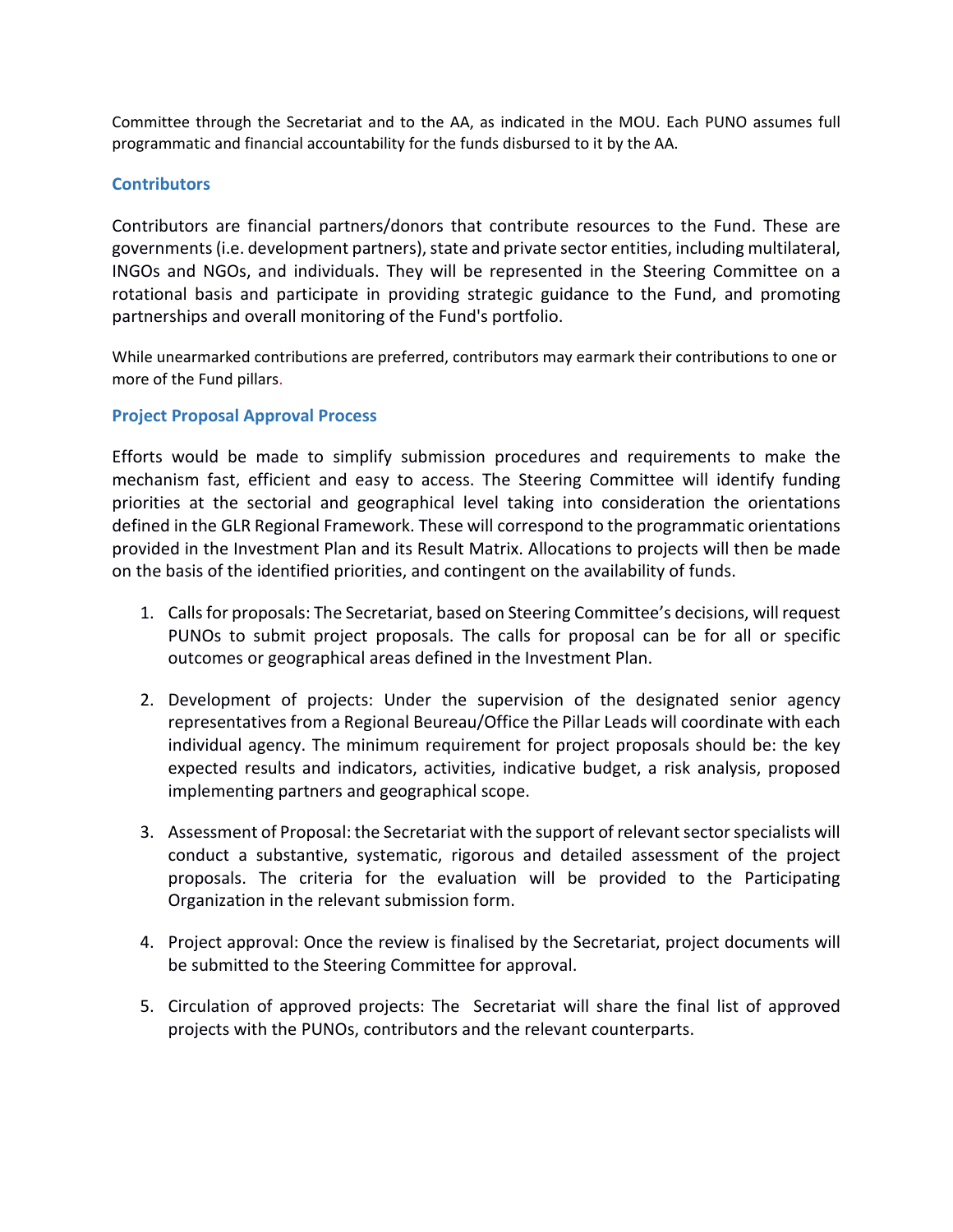Expected timelines for project development and approval: The overall process to develop and approve projects should not take longer than three months. A timeline will be developed for each allocation on the basis of the following:

- (a) Elaboration of the call for project proposals: Two weeks
- (b) Development of project proposals: Four weeks
- (c) Review of project proposals by the Secretariat: Two weeks
- (d) Approval by Steering Committee: Two weeks

#### **Monitoring and Evaluation**

#### **Results based management system**

Based on the TOR, the GLR Cross Border Fund will develop a Results-based management system where both programmatic and financial performance indicators are monitored at the Outcome and Output level (Fund and project/programme Level). The Outcome and Output indicators will be monitored through the regular cycle of project/programme reporting. The output indicators will be specific to each project. Every project/programme will report on key Fund Outcome indicators to which it must contribute in accordance with the Fund Results Matrix developed by the Secretariat and approved by the Steering Committee. The evaluation of the performance of each indicator will take external factors into account as well as the pre-identified assumptions and risks.

#### **Monitoring and Evaluation Tool**

The purpose of the M&E toolkit is to provide analysts and practitioners with the tools, information and knowledge required to take a concerted and evidence-based approach maintaining this programme responsive to the dynamic and mixed environment in GLR. It guides programme outcomes through three components:

- Border Mapping/Profiling: a description of the geography, demographic composition, history, as well as the institutional infrastructure and civil society presence of particular districts.
- Data Monitoring: a process of data collection should be synergized through relevant ministries and UN entities.
- Project level M&E: project funded under this initiative shall utilize the PUNOs internal M&E framework.

Additionally, randomized control trials should be embedded into these components, designed in collaboration by project architects and independent entities' including regional organisations, academic experts and UN specialists. This can be a service the MPTF makes available at the project level in order to apply rigorous measurement tools to capture on-going impact and knowledge generation.